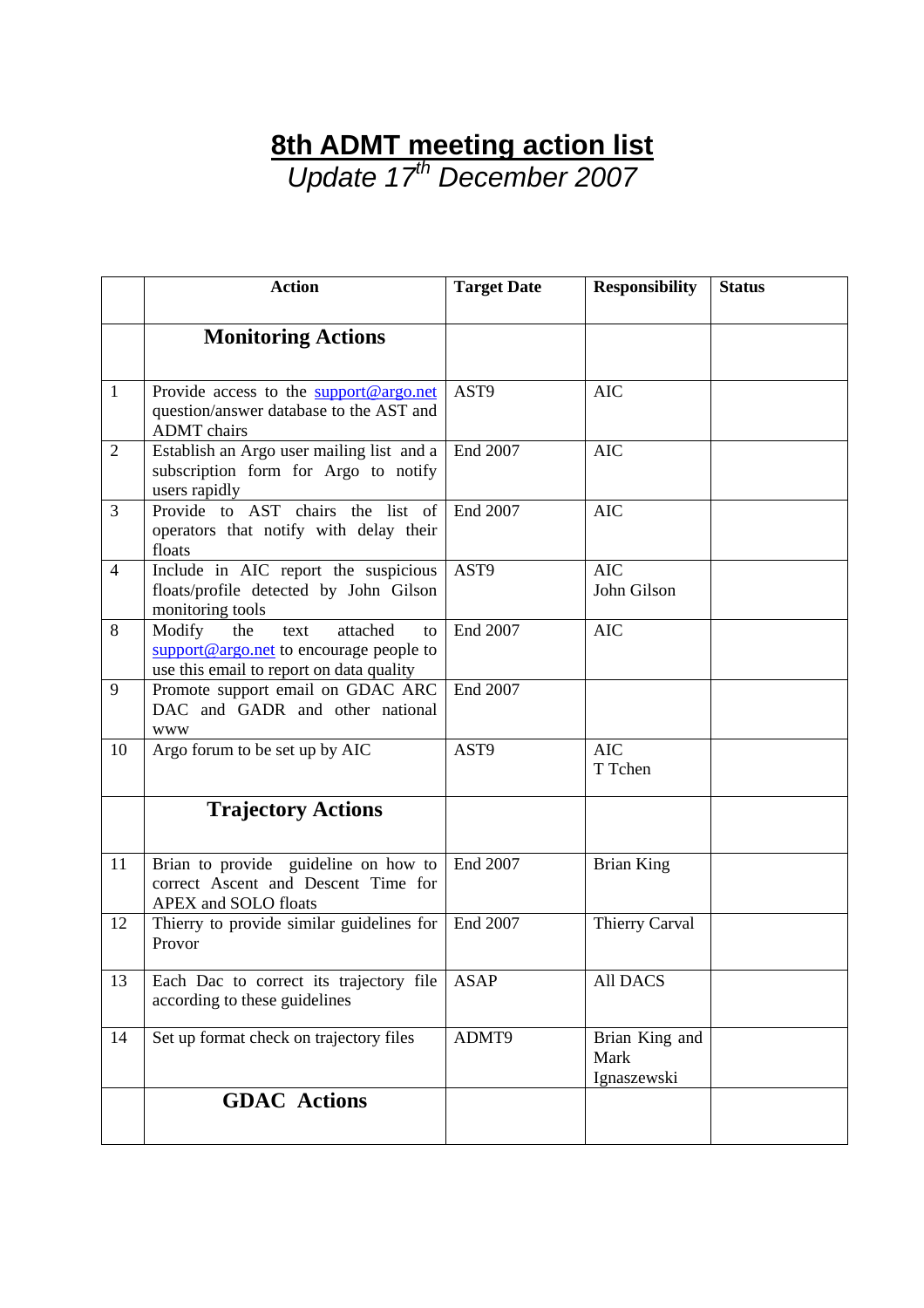| data transfer from the Kordi DAC<br>Loic Petit<br>de<br>La Villéon<br>$\&$<br>Mark<br>Ignaszewski<br>End 2007<br>Hide the GTS directory from the Argo<br>Thierry Carval<br>16<br>DAC directory and provide a specific<br>$\&$<br>Mark<br>index for AIC monitoring<br>Ignaszewski<br>AST9<br>Add a new column "Adjustment"<br>17<br>Thierry Carval<br>providing the D and A file adjustment<br>$\&$<br>Mark<br>and "missing" for RT (mean of<br>Ignaszewski<br>Psal_Adjusted-PSAl on the deepest 500<br>meters)<br>18<br>Automate file removal between the two<br>ADMT9<br>Thierry<br>carval<br><b>GDACs</b><br>Mark<br>&<br>Ignaszewski<br><b>ASAP</b><br>19<br>Remove history section from the files in<br>Thierry Carval<br>the Latest Data directory. Notify users<br>$\&$<br>Mark<br>before !<br>Ignaszewski<br>ADMT9<br>Study the capability to separate in the<br>Thierry Carval<br>20<br>latest data directory the new data from<br>$\&$<br>Mark<br>the updated ones<br>Ignaszewski<br>End 2007<br>Advertise that at present O2 data are not<br>Thierry Carval<br>21<br>QCed<br>$\&$<br>Mark<br>Ignaszewski<br><b>Test</b><br>22<br>Improve File checker for realtime and<br>For<br>Jan-<br>Mark<br><b>Fecb 2008</b><br>delayed mode profiles checking not only<br>Ignaszewski<br>the format but also the consistency of the<br>Start operational<br><b>DAcs</b><br>to<br>data and transfer to Coriolis<br>March 2008<br>eventually<br>correct<br>their<br>files<br>23<br>AST9<br>Mark<br>Set up the automated greylist submission<br>Ignaszewski<br><b>Real-time QC Actions</b><br>24<br>Take action to process from raw data the<br><b>ASAP</b><br>Mainly AOML<br>historical floats only available via the<br>for<br><b>USA</b><br>GTS directory (table 11 & 12 from AIC<br>Argo.eq floats<br>Remaining<br>report)<br>floats<br>from<br>Jamstec.<br>Canada, India<br>25<br>KMA to work with MEDS to understand<br>End 2007<br>Ann Tran and<br>Corrected<br>Dec<br>why MEDS doesn't see any KMA<br><b>KMA</b><br>07<br>TESSAC messages since March 2007<br>End 2007<br>CLS to check why the pressure problem<br>Yann Bernard<br>26<br>Corrected<br><b>Nov</b><br>has reappeared<br>07<br>When salinity is missing for a level,<br>27<br><b>KMA</b><br>DACs were requested report the z, T, S<br>Coriolis | 15 | Gdac to work with Kordi to establish            | End 2007 | Kordi      |  |
|------------------------------------------------------------------------------------------------------------------------------------------------------------------------------------------------------------------------------------------------------------------------------------------------------------------------------------------------------------------------------------------------------------------------------------------------------------------------------------------------------------------------------------------------------------------------------------------------------------------------------------------------------------------------------------------------------------------------------------------------------------------------------------------------------------------------------------------------------------------------------------------------------------------------------------------------------------------------------------------------------------------------------------------------------------------------------------------------------------------------------------------------------------------------------------------------------------------------------------------------------------------------------------------------------------------------------------------------------------------------------------------------------------------------------------------------------------------------------------------------------------------------------------------------------------------------------------------------------------------------------------------------------------------------------------------------------------------------------------------------------------------------------------------------------------------------------------------------------------------------------------------------------------------------------------------------------------------------------------------------------------------------------------------------------------------------------------------------------------------------------------------------------------------------------------------------------------------------------------------------------------------------------------------------------------------|----|-------------------------------------------------|----------|------------|--|
|                                                                                                                                                                                                                                                                                                                                                                                                                                                                                                                                                                                                                                                                                                                                                                                                                                                                                                                                                                                                                                                                                                                                                                                                                                                                                                                                                                                                                                                                                                                                                                                                                                                                                                                                                                                                                                                                                                                                                                                                                                                                                                                                                                                                                                                                                                                  |    |                                                 |          |            |  |
|                                                                                                                                                                                                                                                                                                                                                                                                                                                                                                                                                                                                                                                                                                                                                                                                                                                                                                                                                                                                                                                                                                                                                                                                                                                                                                                                                                                                                                                                                                                                                                                                                                                                                                                                                                                                                                                                                                                                                                                                                                                                                                                                                                                                                                                                                                                  |    |                                                 |          |            |  |
|                                                                                                                                                                                                                                                                                                                                                                                                                                                                                                                                                                                                                                                                                                                                                                                                                                                                                                                                                                                                                                                                                                                                                                                                                                                                                                                                                                                                                                                                                                                                                                                                                                                                                                                                                                                                                                                                                                                                                                                                                                                                                                                                                                                                                                                                                                                  |    |                                                 |          |            |  |
|                                                                                                                                                                                                                                                                                                                                                                                                                                                                                                                                                                                                                                                                                                                                                                                                                                                                                                                                                                                                                                                                                                                                                                                                                                                                                                                                                                                                                                                                                                                                                                                                                                                                                                                                                                                                                                                                                                                                                                                                                                                                                                                                                                                                                                                                                                                  |    |                                                 |          |            |  |
|                                                                                                                                                                                                                                                                                                                                                                                                                                                                                                                                                                                                                                                                                                                                                                                                                                                                                                                                                                                                                                                                                                                                                                                                                                                                                                                                                                                                                                                                                                                                                                                                                                                                                                                                                                                                                                                                                                                                                                                                                                                                                                                                                                                                                                                                                                                  |    |                                                 |          |            |  |
|                                                                                                                                                                                                                                                                                                                                                                                                                                                                                                                                                                                                                                                                                                                                                                                                                                                                                                                                                                                                                                                                                                                                                                                                                                                                                                                                                                                                                                                                                                                                                                                                                                                                                                                                                                                                                                                                                                                                                                                                                                                                                                                                                                                                                                                                                                                  |    |                                                 |          |            |  |
|                                                                                                                                                                                                                                                                                                                                                                                                                                                                                                                                                                                                                                                                                                                                                                                                                                                                                                                                                                                                                                                                                                                                                                                                                                                                                                                                                                                                                                                                                                                                                                                                                                                                                                                                                                                                                                                                                                                                                                                                                                                                                                                                                                                                                                                                                                                  |    |                                                 |          |            |  |
|                                                                                                                                                                                                                                                                                                                                                                                                                                                                                                                                                                                                                                                                                                                                                                                                                                                                                                                                                                                                                                                                                                                                                                                                                                                                                                                                                                                                                                                                                                                                                                                                                                                                                                                                                                                                                                                                                                                                                                                                                                                                                                                                                                                                                                                                                                                  |    |                                                 |          |            |  |
|                                                                                                                                                                                                                                                                                                                                                                                                                                                                                                                                                                                                                                                                                                                                                                                                                                                                                                                                                                                                                                                                                                                                                                                                                                                                                                                                                                                                                                                                                                                                                                                                                                                                                                                                                                                                                                                                                                                                                                                                                                                                                                                                                                                                                                                                                                                  |    |                                                 |          |            |  |
|                                                                                                                                                                                                                                                                                                                                                                                                                                                                                                                                                                                                                                                                                                                                                                                                                                                                                                                                                                                                                                                                                                                                                                                                                                                                                                                                                                                                                                                                                                                                                                                                                                                                                                                                                                                                                                                                                                                                                                                                                                                                                                                                                                                                                                                                                                                  |    |                                                 |          |            |  |
|                                                                                                                                                                                                                                                                                                                                                                                                                                                                                                                                                                                                                                                                                                                                                                                                                                                                                                                                                                                                                                                                                                                                                                                                                                                                                                                                                                                                                                                                                                                                                                                                                                                                                                                                                                                                                                                                                                                                                                                                                                                                                                                                                                                                                                                                                                                  |    |                                                 |          |            |  |
|                                                                                                                                                                                                                                                                                                                                                                                                                                                                                                                                                                                                                                                                                                                                                                                                                                                                                                                                                                                                                                                                                                                                                                                                                                                                                                                                                                                                                                                                                                                                                                                                                                                                                                                                                                                                                                                                                                                                                                                                                                                                                                                                                                                                                                                                                                                  |    |                                                 |          |            |  |
|                                                                                                                                                                                                                                                                                                                                                                                                                                                                                                                                                                                                                                                                                                                                                                                                                                                                                                                                                                                                                                                                                                                                                                                                                                                                                                                                                                                                                                                                                                                                                                                                                                                                                                                                                                                                                                                                                                                                                                                                                                                                                                                                                                                                                                                                                                                  |    |                                                 |          |            |  |
|                                                                                                                                                                                                                                                                                                                                                                                                                                                                                                                                                                                                                                                                                                                                                                                                                                                                                                                                                                                                                                                                                                                                                                                                                                                                                                                                                                                                                                                                                                                                                                                                                                                                                                                                                                                                                                                                                                                                                                                                                                                                                                                                                                                                                                                                                                                  |    |                                                 |          |            |  |
|                                                                                                                                                                                                                                                                                                                                                                                                                                                                                                                                                                                                                                                                                                                                                                                                                                                                                                                                                                                                                                                                                                                                                                                                                                                                                                                                                                                                                                                                                                                                                                                                                                                                                                                                                                                                                                                                                                                                                                                                                                                                                                                                                                                                                                                                                                                  |    |                                                 |          |            |  |
|                                                                                                                                                                                                                                                                                                                                                                                                                                                                                                                                                                                                                                                                                                                                                                                                                                                                                                                                                                                                                                                                                                                                                                                                                                                                                                                                                                                                                                                                                                                                                                                                                                                                                                                                                                                                                                                                                                                                                                                                                                                                                                                                                                                                                                                                                                                  |    |                                                 |          |            |  |
|                                                                                                                                                                                                                                                                                                                                                                                                                                                                                                                                                                                                                                                                                                                                                                                                                                                                                                                                                                                                                                                                                                                                                                                                                                                                                                                                                                                                                                                                                                                                                                                                                                                                                                                                                                                                                                                                                                                                                                                                                                                                                                                                                                                                                                                                                                                  |    |                                                 |          |            |  |
|                                                                                                                                                                                                                                                                                                                                                                                                                                                                                                                                                                                                                                                                                                                                                                                                                                                                                                                                                                                                                                                                                                                                                                                                                                                                                                                                                                                                                                                                                                                                                                                                                                                                                                                                                                                                                                                                                                                                                                                                                                                                                                                                                                                                                                                                                                                  |    |                                                 |          |            |  |
|                                                                                                                                                                                                                                                                                                                                                                                                                                                                                                                                                                                                                                                                                                                                                                                                                                                                                                                                                                                                                                                                                                                                                                                                                                                                                                                                                                                                                                                                                                                                                                                                                                                                                                                                                                                                                                                                                                                                                                                                                                                                                                                                                                                                                                                                                                                  |    |                                                 |          |            |  |
|                                                                                                                                                                                                                                                                                                                                                                                                                                                                                                                                                                                                                                                                                                                                                                                                                                                                                                                                                                                                                                                                                                                                                                                                                                                                                                                                                                                                                                                                                                                                                                                                                                                                                                                                                                                                                                                                                                                                                                                                                                                                                                                                                                                                                                                                                                                  |    |                                                 |          |            |  |
|                                                                                                                                                                                                                                                                                                                                                                                                                                                                                                                                                                                                                                                                                                                                                                                                                                                                                                                                                                                                                                                                                                                                                                                                                                                                                                                                                                                                                                                                                                                                                                                                                                                                                                                                                                                                                                                                                                                                                                                                                                                                                                                                                                                                                                                                                                                  |    |                                                 |          |            |  |
|                                                                                                                                                                                                                                                                                                                                                                                                                                                                                                                                                                                                                                                                                                                                                                                                                                                                                                                                                                                                                                                                                                                                                                                                                                                                                                                                                                                                                                                                                                                                                                                                                                                                                                                                                                                                                                                                                                                                                                                                                                                                                                                                                                                                                                                                                                                  |    |                                                 |          |            |  |
|                                                                                                                                                                                                                                                                                                                                                                                                                                                                                                                                                                                                                                                                                                                                                                                                                                                                                                                                                                                                                                                                                                                                                                                                                                                                                                                                                                                                                                                                                                                                                                                                                                                                                                                                                                                                                                                                                                                                                                                                                                                                                                                                                                                                                                                                                                                  |    |                                                 |          |            |  |
|                                                                                                                                                                                                                                                                                                                                                                                                                                                                                                                                                                                                                                                                                                                                                                                                                                                                                                                                                                                                                                                                                                                                                                                                                                                                                                                                                                                                                                                                                                                                                                                                                                                                                                                                                                                                                                                                                                                                                                                                                                                                                                                                                                                                                                                                                                                  |    |                                                 |          |            |  |
|                                                                                                                                                                                                                                                                                                                                                                                                                                                                                                                                                                                                                                                                                                                                                                                                                                                                                                                                                                                                                                                                                                                                                                                                                                                                                                                                                                                                                                                                                                                                                                                                                                                                                                                                                                                                                                                                                                                                                                                                                                                                                                                                                                                                                                                                                                                  |    |                                                 |          |            |  |
|                                                                                                                                                                                                                                                                                                                                                                                                                                                                                                                                                                                                                                                                                                                                                                                                                                                                                                                                                                                                                                                                                                                                                                                                                                                                                                                                                                                                                                                                                                                                                                                                                                                                                                                                                                                                                                                                                                                                                                                                                                                                                                                                                                                                                                                                                                                  |    |                                                 |          |            |  |
|                                                                                                                                                                                                                                                                                                                                                                                                                                                                                                                                                                                                                                                                                                                                                                                                                                                                                                                                                                                                                                                                                                                                                                                                                                                                                                                                                                                                                                                                                                                                                                                                                                                                                                                                                                                                                                                                                                                                                                                                                                                                                                                                                                                                                                                                                                                  |    |                                                 |          |            |  |
|                                                                                                                                                                                                                                                                                                                                                                                                                                                                                                                                                                                                                                                                                                                                                                                                                                                                                                                                                                                                                                                                                                                                                                                                                                                                                                                                                                                                                                                                                                                                                                                                                                                                                                                                                                                                                                                                                                                                                                                                                                                                                                                                                                                                                                                                                                                  |    |                                                 |          |            |  |
|                                                                                                                                                                                                                                                                                                                                                                                                                                                                                                                                                                                                                                                                                                                                                                                                                                                                                                                                                                                                                                                                                                                                                                                                                                                                                                                                                                                                                                                                                                                                                                                                                                                                                                                                                                                                                                                                                                                                                                                                                                                                                                                                                                                                                                                                                                                  |    |                                                 |          |            |  |
|                                                                                                                                                                                                                                                                                                                                                                                                                                                                                                                                                                                                                                                                                                                                                                                                                                                                                                                                                                                                                                                                                                                                                                                                                                                                                                                                                                                                                                                                                                                                                                                                                                                                                                                                                                                                                                                                                                                                                                                                                                                                                                                                                                                                                                                                                                                  |    |                                                 |          |            |  |
|                                                                                                                                                                                                                                                                                                                                                                                                                                                                                                                                                                                                                                                                                                                                                                                                                                                                                                                                                                                                                                                                                                                                                                                                                                                                                                                                                                                                                                                                                                                                                                                                                                                                                                                                                                                                                                                                                                                                                                                                                                                                                                                                                                                                                                                                                                                  |    |                                                 |          |            |  |
|                                                                                                                                                                                                                                                                                                                                                                                                                                                                                                                                                                                                                                                                                                                                                                                                                                                                                                                                                                                                                                                                                                                                                                                                                                                                                                                                                                                                                                                                                                                                                                                                                                                                                                                                                                                                                                                                                                                                                                                                                                                                                                                                                                                                                                                                                                                  |    |                                                 |          |            |  |
|                                                                                                                                                                                                                                                                                                                                                                                                                                                                                                                                                                                                                                                                                                                                                                                                                                                                                                                                                                                                                                                                                                                                                                                                                                                                                                                                                                                                                                                                                                                                                                                                                                                                                                                                                                                                                                                                                                                                                                                                                                                                                                                                                                                                                                                                                                                  |    |                                                 |          |            |  |
|                                                                                                                                                                                                                                                                                                                                                                                                                                                                                                                                                                                                                                                                                                                                                                                                                                                                                                                                                                                                                                                                                                                                                                                                                                                                                                                                                                                                                                                                                                                                                                                                                                                                                                                                                                                                                                                                                                                                                                                                                                                                                                                                                                                                                                                                                                                  |    |                                                 |          |            |  |
|                                                                                                                                                                                                                                                                                                                                                                                                                                                                                                                                                                                                                                                                                                                                                                                                                                                                                                                                                                                                                                                                                                                                                                                                                                                                                                                                                                                                                                                                                                                                                                                                                                                                                                                                                                                                                                                                                                                                                                                                                                                                                                                                                                                                                                                                                                                  |    |                                                 |          |            |  |
|                                                                                                                                                                                                                                                                                                                                                                                                                                                                                                                                                                                                                                                                                                                                                                                                                                                                                                                                                                                                                                                                                                                                                                                                                                                                                                                                                                                                                                                                                                                                                                                                                                                                                                                                                                                                                                                                                                                                                                                                                                                                                                                                                                                                                                                                                                                  |    |                                                 |          |            |  |
|                                                                                                                                                                                                                                                                                                                                                                                                                                                                                                                                                                                                                                                                                                                                                                                                                                                                                                                                                                                                                                                                                                                                                                                                                                                                                                                                                                                                                                                                                                                                                                                                                                                                                                                                                                                                                                                                                                                                                                                                                                                                                                                                                                                                                                                                                                                  |    |                                                 |          |            |  |
|                                                                                                                                                                                                                                                                                                                                                                                                                                                                                                                                                                                                                                                                                                                                                                                                                                                                                                                                                                                                                                                                                                                                                                                                                                                                                                                                                                                                                                                                                                                                                                                                                                                                                                                                                                                                                                                                                                                                                                                                                                                                                                                                                                                                                                                                                                                  |    |                                                 |          |            |  |
|                                                                                                                                                                                                                                                                                                                                                                                                                                                                                                                                                                                                                                                                                                                                                                                                                                                                                                                                                                                                                                                                                                                                                                                                                                                                                                                                                                                                                                                                                                                                                                                                                                                                                                                                                                                                                                                                                                                                                                                                                                                                                                                                                                                                                                                                                                                  |    |                                                 |          |            |  |
|                                                                                                                                                                                                                                                                                                                                                                                                                                                                                                                                                                                                                                                                                                                                                                                                                                                                                                                                                                                                                                                                                                                                                                                                                                                                                                                                                                                                                                                                                                                                                                                                                                                                                                                                                                                                                                                                                                                                                                                                                                                                                                                                                                                                                                                                                                                  |    |                                                 |          |            |  |
|                                                                                                                                                                                                                                                                                                                                                                                                                                                                                                                                                                                                                                                                                                                                                                                                                                                                                                                                                                                                                                                                                                                                                                                                                                                                                                                                                                                                                                                                                                                                                                                                                                                                                                                                                                                                                                                                                                                                                                                                                                                                                                                                                                                                                                                                                                                  |    |                                                 |          |            |  |
|                                                                                                                                                                                                                                                                                                                                                                                                                                                                                                                                                                                                                                                                                                                                                                                                                                                                                                                                                                                                                                                                                                                                                                                                                                                                                                                                                                                                                                                                                                                                                                                                                                                                                                                                                                                                                                                                                                                                                                                                                                                                                                                                                                                                                                                                                                                  |    |                                                 |          |            |  |
|                                                                                                                                                                                                                                                                                                                                                                                                                                                                                                                                                                                                                                                                                                                                                                                                                                                                                                                                                                                                                                                                                                                                                                                                                                                                                                                                                                                                                                                                                                                                                                                                                                                                                                                                                                                                                                                                                                                                                                                                                                                                                                                                                                                                                                                                                                                  |    |                                                 |          |            |  |
|                                                                                                                                                                                                                                                                                                                                                                                                                                                                                                                                                                                                                                                                                                                                                                                                                                                                                                                                                                                                                                                                                                                                                                                                                                                                                                                                                                                                                                                                                                                                                                                                                                                                                                                                                                                                                                                                                                                                                                                                                                                                                                                                                                                                                                                                                                                  |    |                                                 |          |            |  |
|                                                                                                                                                                                                                                                                                                                                                                                                                                                                                                                                                                                                                                                                                                                                                                                                                                                                                                                                                                                                                                                                                                                                                                                                                                                                                                                                                                                                                                                                                                                                                                                                                                                                                                                                                                                                                                                                                                                                                                                                                                                                                                                                                                                                                                                                                                                  |    |                                                 |          |            |  |
|                                                                                                                                                                                                                                                                                                                                                                                                                                                                                                                                                                                                                                                                                                                                                                                                                                                                                                                                                                                                                                                                                                                                                                                                                                                                                                                                                                                                                                                                                                                                                                                                                                                                                                                                                                                                                                                                                                                                                                                                                                                                                                                                                                                                                                                                                                                  |    |                                                 |          |            |  |
|                                                                                                                                                                                                                                                                                                                                                                                                                                                                                                                                                                                                                                                                                                                                                                                                                                                                                                                                                                                                                                                                                                                                                                                                                                                                                                                                                                                                                                                                                                                                                                                                                                                                                                                                                                                                                                                                                                                                                                                                                                                                                                                                                                                                                                                                                                                  |    |                                                 |          |            |  |
|                                                                                                                                                                                                                                                                                                                                                                                                                                                                                                                                                                                                                                                                                                                                                                                                                                                                                                                                                                                                                                                                                                                                                                                                                                                                                                                                                                                                                                                                                                                                                                                                                                                                                                                                                                                                                                                                                                                                                                                                                                                                                                                                                                                                                                                                                                                  |    |                                                 |          |            |  |
|                                                                                                                                                                                                                                                                                                                                                                                                                                                                                                                                                                                                                                                                                                                                                                                                                                                                                                                                                                                                                                                                                                                                                                                                                                                                                                                                                                                                                                                                                                                                                                                                                                                                                                                                                                                                                                                                                                                                                                                                                                                                                                                                                                                                                                                                                                                  |    |                                                 |          |            |  |
|                                                                                                                                                                                                                                                                                                                                                                                                                                                                                                                                                                                                                                                                                                                                                                                                                                                                                                                                                                                                                                                                                                                                                                                                                                                                                                                                                                                                                                                                                                                                                                                                                                                                                                                                                                                                                                                                                                                                                                                                                                                                                                                                                                                                                                                                                                                  |    |                                                 |          |            |  |
|                                                                                                                                                                                                                                                                                                                                                                                                                                                                                                                                                                                                                                                                                                                                                                                                                                                                                                                                                                                                                                                                                                                                                                                                                                                                                                                                                                                                                                                                                                                                                                                                                                                                                                                                                                                                                                                                                                                                                                                                                                                                                                                                                                                                                                                                                                                  |    |                                                 |          |            |  |
|                                                                                                                                                                                                                                                                                                                                                                                                                                                                                                                                                                                                                                                                                                                                                                                                                                                                                                                                                                                                                                                                                                                                                                                                                                                                                                                                                                                                                                                                                                                                                                                                                                                                                                                                                                                                                                                                                                                                                                                                                                                                                                                                                                                                                                                                                                                  |    |                                                 |          |            |  |
|                                                                                                                                                                                                                                                                                                                                                                                                                                                                                                                                                                                                                                                                                                                                                                                                                                                                                                                                                                                                                                                                                                                                                                                                                                                                                                                                                                                                                                                                                                                                                                                                                                                                                                                                                                                                                                                                                                                                                                                                                                                                                                                                                                                                                                                                                                                  |    | triplet with S set to $\frac{1}{2}$ rather than |          | <b>CLS</b> |  |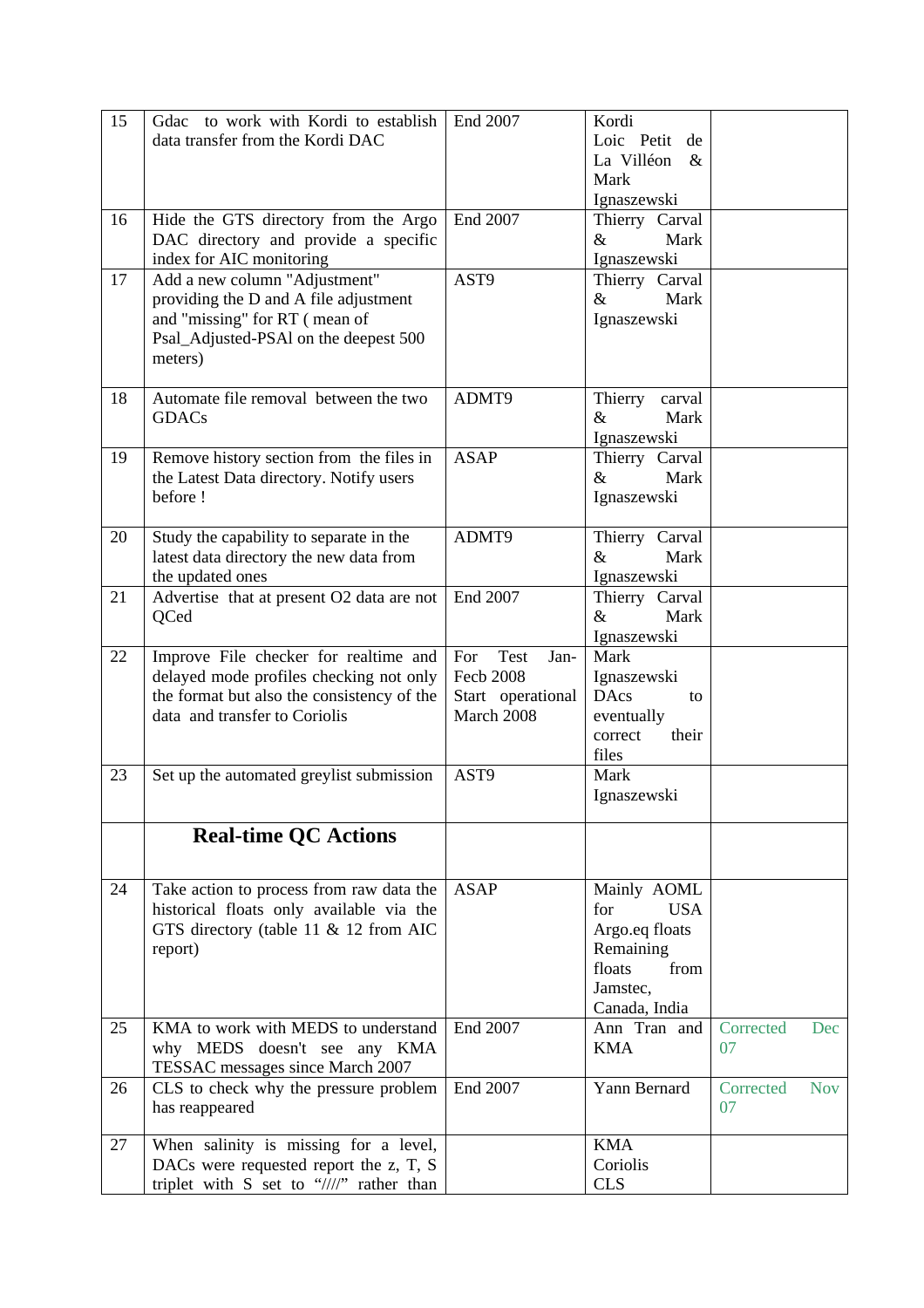|    | completely excluding the level                                                                                             |             |                                                                   |      |
|----|----------------------------------------------------------------------------------------------------------------------------|-------------|-------------------------------------------------------------------|------|
|    |                                                                                                                            |             |                                                                   |      |
| 28 | On GTS, in TESAC message Japan,<br>Australia and Korea to check why<br>occasionally the depth is not increasing;           | AST9        | <b>JMA</b><br><b>KMA</b>                                          |      |
| 29 | Test the proposed upgrades of tests 8-9-<br>11-14 propose in Christine report                                              | March 2008  | <b>AOML</b><br>Coriolis<br><b>CSIRO</b>                           |      |
| 30 | Update test 6<br>if the float transmits conductivity set<br>PSAL_QC=4 if TEMP_QC=4                                         | <b>ASAP</b> | All DACs                                                          |      |
| 31 | Update the QC manual                                                                                                       | End 2007    | Thierry Carval                                                    |      |
| 32 | Investigate the 12 hour offset on Incois<br>data on GTS                                                                    | <b>ASAP</b> | Incois CLS                                                        |      |
|    | <b>Delayed-Mode QC Actions</b>                                                                                             |             |                                                                   |      |
| 33 | Reduce backlog of Delayed Mode file to<br>less than 20%                                                                    | ADMT9       | All<br><b>DM</b><br>operators                                     |      |
| 34 | Make available the Plots related to<br>DMQC for each float on FTP organized<br>by WMO number                               | AST9        | All<br>DM<br>operators                                            |      |
| 35 | Program a 3 <sup>rd</sup> DMQC workshop                                                                                    | Sep 2008    | Brian King and<br>Annie Wong                                      | Done |
| 36 | Provide an enhance version of OW<br>software                                                                               | Feb 2008    | Annie Wong                                                        |      |
| 37 | Update the QC manual to inform DM<br>operators that they can revisit de RT QC<br>flags if they find errors and modify them | End 2007    | Annie Wong                                                        |      |
|    | <b>Reference Dataset Actions</b>                                                                                           |             |                                                                   |      |
| 38 | Provide the first version of the Argo Ref<br>DB Argo2008-01                                                                | March 2008  | Christine<br>Coatanoan                                            |      |
| 39 | Propose and update procedure for the<br>new CTD coming from ARC, CCHDO<br>and NODC                                         | ADMT9       | Christine<br>Coatanoan,<br><b>Steve</b><br>Diggs<br>and Tim Boyer |      |
| 40 | ARC to send the collected CTD to<br>CCHDO either as public or private<br>access data                                       | AST9        | All ARCs                                                          |      |
|    | <b>Format Actions</b>                                                                                                      |             |                                                                   |      |
| 41 | All Dacs to prepare for GTS distribution<br>in BUFR using if they want JMA                                                 | <b>ASAP</b> | All<br>Dacs<br><b>JMA</b><br>except                               |      |